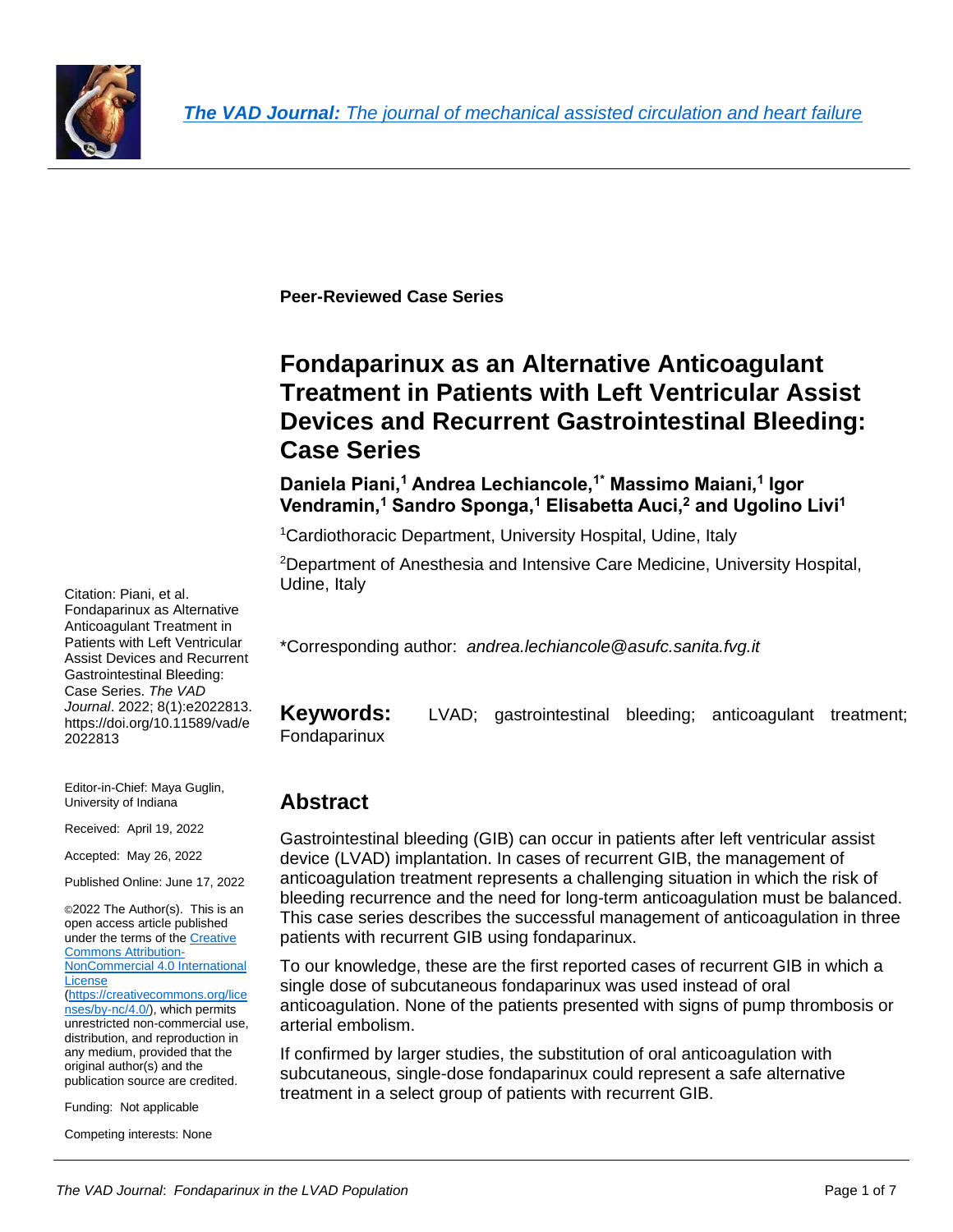

## **Background**

Gastrointestinal bleeding (GIB) is a major complication after continuous-flow left ventricular assist device (LVAD) implantation. Despite the technological innovations of more recent devices, GIB still occurs in almost 25% of patients.<sup>1</sup> Its multifactorial etiology includes anticoagulation therapy, development of vascular malformations from an LVAD's continuous flow function, and acquired Von Willebrand factor deficiency. In about 30% of cases, the location of the bleeding is not diagnosed, and the GIB is attributed to vascular malformations at the level of the ileum and jejunum.<sup>2</sup> It has been reported that after a GIB episode, about 40% of patients with an LVAD experience relapsing episodes (recurrent GIB). $3$  In this subset of patients, management of the anticoagulation treatment represents a challenge for the clinician, who must balance the risk of recurrent GIB and the need for long-term anticoagulation. We describe the successful management of anticoagulation in three patients with refractory GIB using fondaparinux.

Fondaparinux can be administered via subcutaneous or intravenous routes. The bioavailability is 100% after subcutaneous administration, and the mean maximum plasma concentration is achieved at 1.7 h. The long half-life of 17.2 h allows for once-daily dosing.<sup>4</sup> When compared to low molecular weight heparins, fondaparinux sodium has no effect on fibrinolytic activity or bleeding time, thereby promoting hemostasis with a favorable bleeding risk profile. Fondaparinux does not bind to or interact with other plasma proteins or cellular elements, such as platelets or platelet factor 4; therefore, it does not cause heparin-induced, thrombocytopenia-like syndrome.<sup>5</sup>

#### **Institutional Experience**

At our institution, 82 patients underwent surgical intervention for advanced heart failure from 2009 to 2021. Of these 82 patients, 71 underwent LVAD implantation (51% as a bridge to transplantation with a mean follow-up of 2 years), and 11 patients underwent biventricular VAD implantation (all of them as a bridge to transplantation). Our anticoagulation protocol is based on the type of device implanted and the presence of concomitant atrial fibrillation (AF). Patients with a Jarvik 2000 (Jarvik Heart, Inc., New York, NY) are discharged with warfarin only (International Normalized Ratio [INR] target of 1.8-2.2 if AF is not present or 2.0-2.5 with concomitant AF). Patients with a HeartWare VAD (HVAD, Medtronic, Minneapolis, MN) or a HeartMate3 (Abbott Laboratories, Chicago, IL) are discharged with warfarin (INR target of 2.0-3.0) and aspirin titrated on an ASPItest.

Of the 71 patients implanted with an LVAD, 12 (17%) experienced GIB. Aspirin therapy was discontinued, and all patients underwent a colonoscopy and esophagogastroduodenoscopy (EGD) to treat any identified lesions. Oral anticoagulation treatment was tailored to achieve INR values between 1.5 and 2.0 in 55% of cases and was discontinued, in favor of enoxaparine 100 IU/kg twice/day, in the remaining 45%. Oral anticoagulation was resumed when hemoglobin levels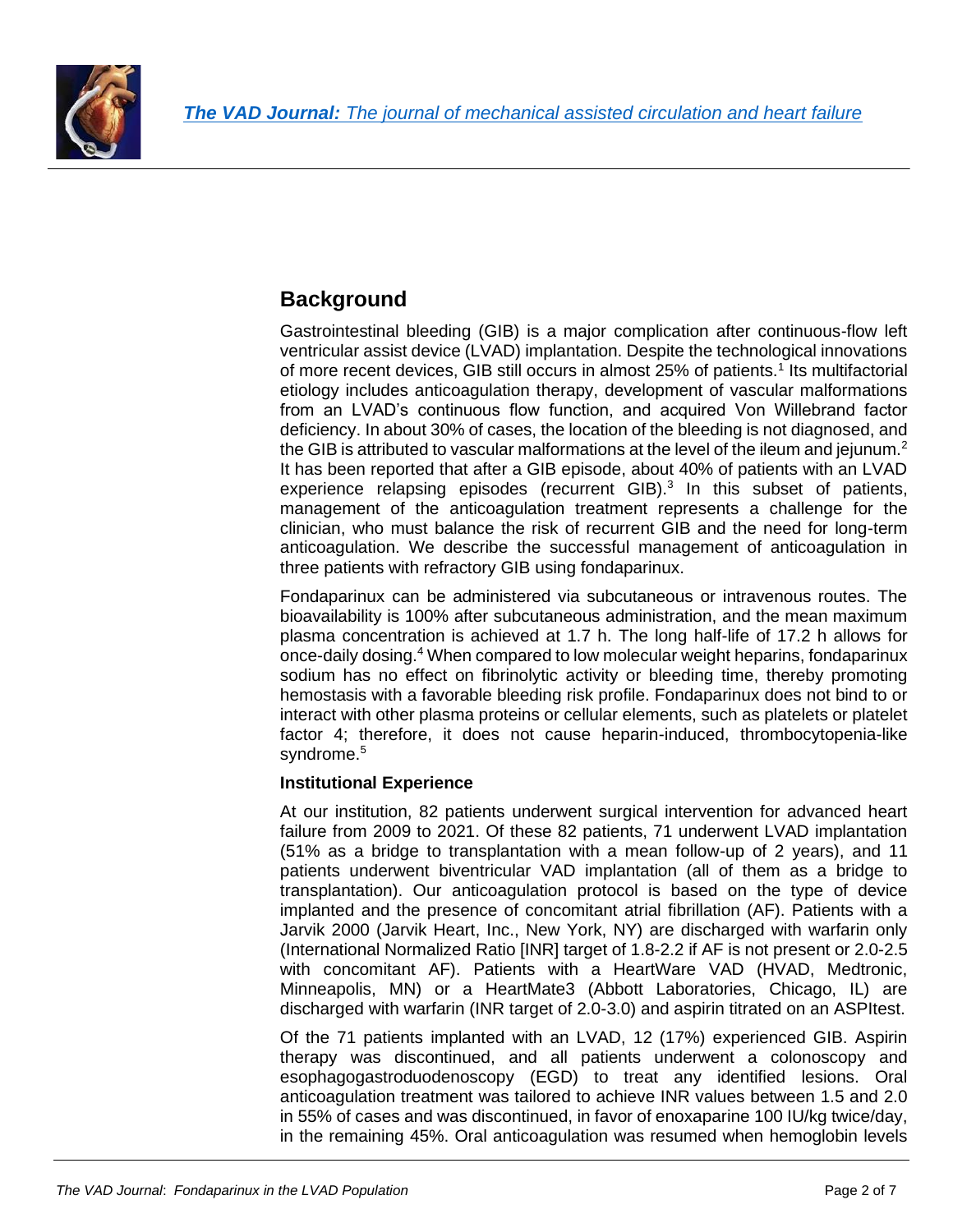

remained stable for at least one week. Subcutaneous, low-molecular-weight heparin was administered when the INR was lower than 1.5.

Among patients who experienced GIB, 3 (40%) were affected by relapsing episodes of bleeding and were effectively treated using fondaparinux.

# **Case Report**

#### **Case One**

A 76-year-old male received a Jarvik 2000 LVAD for ischemic cardiomyopathy. The patient was discharged on the following medical regimen: aspirin (100 mg/day) and warfarin (5mg/day) with an INR target between 1.8 and 2.2. Three months after device implantation, the patient was readmitted because of severe anemia that required blood transfusions. Despite positive fecal occult blood (FOB) tests, the EGD and colonoscopy were unable to detect the source of bleeding. Antiaggregant treatment was suspended, and a strict follow-up with weekly control of hemoglobin (Hb) levels was planned. In the following year, the Hb levels continued to decrease, and FOB tests were persistently positive. At 1-year post-implantation, the patient was readmitted. Since the EGD confirmed the absence of bleeding sites, we assumed that the GIB could be the consequence of a small bowel vascular malformation. Treatment with octreotide (0.1 mg/three times per day) and propranolol (40 mg/twice per day) was started to induce splanchnic vascular constriction and down signaling of the vascular endothelial growth factor pathway. However, due to the persistent anemia, we suspended oral anticoagulation after 4 months of treatment and started fondaparinux (2.5 mg/day). This treatment was controlled with anti-X coagulation factor (Xa) activity dosage (targeting levels between 0.6 and 1.0 IU/ml and eventually modified two years later when the patient suffered a second transient ischemic attack). During the follow-up, the patient suffered from 2 episodes of transient ischemic attack for which we safely augmented fondaparinux to 5 mg/day with an anti-Xa activity of 1.8 U/mL. At the one-year followup, a computed tomography scan showed no signs of pump or outflow thrombosis, and levels of device consumption remained stable. At four years of follow-up, no new GIB or pump thrombosis events occurred.

#### **Case Two**

A 74-year-old male was implanted with a Jarvik 2000 LVAD for ischemic cardiomyopathy. Due to the presence of concomitant AF, he was discharged on warfarin (5mg/day) with an INR goal of 2.0-2.5. In the first year following device implantation, the patient was readmitted to the hospital three times for severe anemia and positive FOB tests. Both EGD and colonoscopy were negative for bleeding, and the attempts at medical treatment with octreotide (0.1 mg/three times per day), propranolol (40 mg/twice per day), and intermittent suspension of warfarin failed. Therefore, we decided to withhold warfarin and start treatment with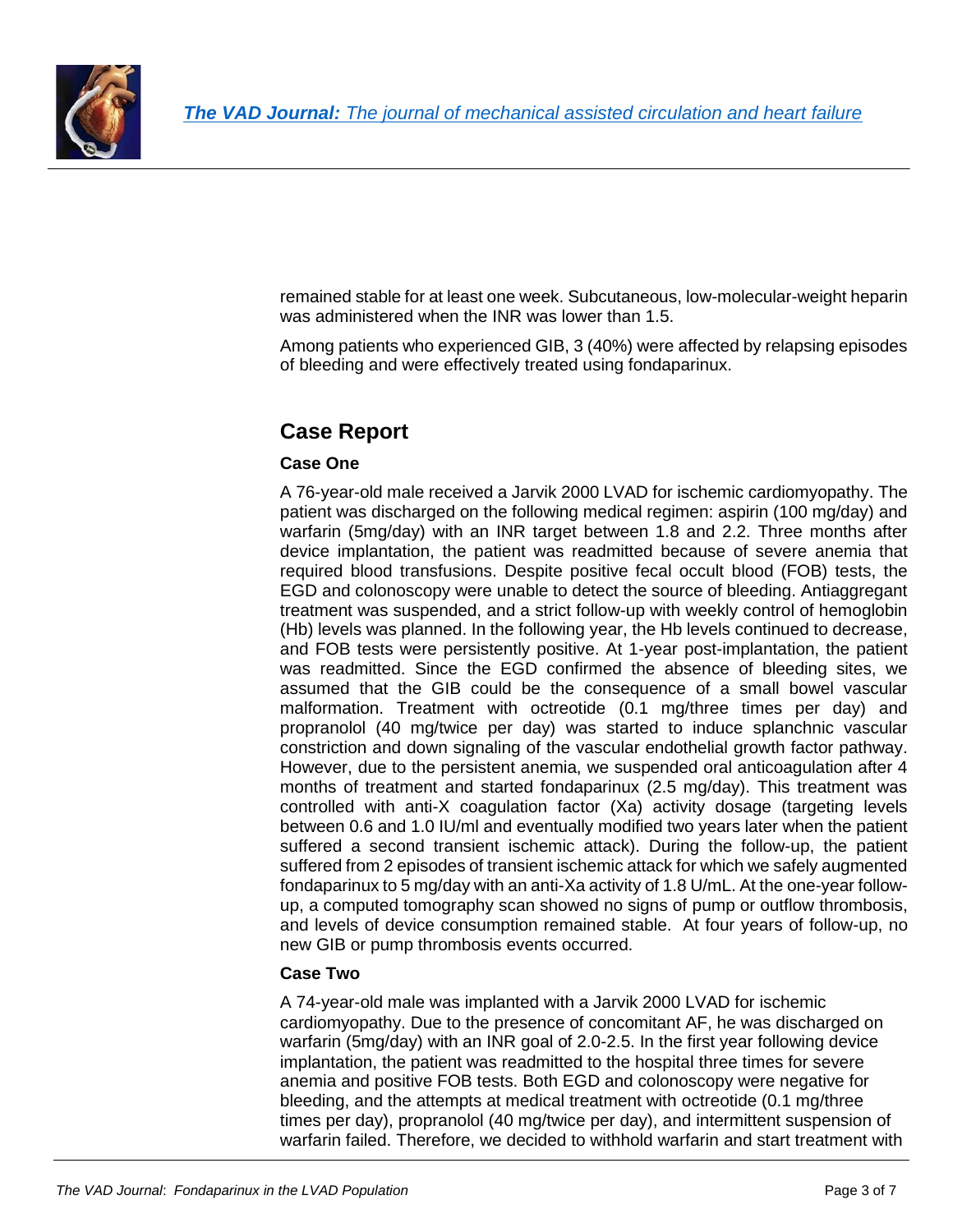

fondaparinux (2.5 mg/day), ensuring an anti-Xa assay of 0.6-1.0 U/mL. After this therapeutic modification, the patient was readmitted two more times. The first readmission was for anemia caused by iron depletion, and the second one was for GIB relapse (2 years after device implantation). However, in the two years following the relapse, the patient remained stable with no signs of pump thrombosis or anemia.

#### **Case Three**

A 64-year-old male was implanted with an HVAD for ischemic cardiomyopathy as a bridge to heart transplantation. His postoperative course was characterized by a single episode of melena. The patient was discharged on warfarin (5mg/day; target INR of 2.0-3.0) and aspirin (100 mg/day). He was readmitted for GIB 11 months after discharge. EGD and colonoscopy were negative for bleeding. A contrast computed tomography scan revealed a bleeding focus at the ileum level, and an attempt at arterial embolization was ineffective. Aspirin and warfarin therapy was promptly suspended, and treatment with fondaparinux (2.5 mg/day) and octreotide (0.1 mg/three times a day) was started. During the one-year follow-up appointment, the fondaparinux dosage was increased to 5 mg/day to reach the target anti-Xa level. At the 2-year follow-up, the patient showed no signs of hemolysis or VAD thrombosis.

### **Discussion**

The 2013 International Society for Heart and Lung Transplantation guidelines on mechanical circulatory support provide several recommendations for the management of GIB in patients with LVADs.<sup>6</sup> These include cessation of anticoagulant/antiaggregant therapy until bleeding resolves and resumption of antiplatelet and anticoagulation therapy after resolution of the first episode of GIB. For recurrent GIB without a source or with a source not amenable to treatment, it is recommended that the dose, intensity, or even the use of antiplatelet drugs or warfarin should be re-evaluated.<sup>6</sup> The updated 2019 guidelines note that reducing the LVAD speed to induce pulsatility may decrease GIB risk.<sup>7</sup> In this series, all the patients exhibited well-defined arterial pulsatility at discharge and during GIB episodes; thus, pump speed levels remained unchanged.

Pharmacological adjunctive therapies aim to induce splanchnic vascular constriction [\(octreotide](https://www.sciencedirect.com/topics/medicine-and-dentistry/octreotide)<sup>8</sup>) and downregulate the vascular endothelial growth factor signaling that leads to arteriovenous malformations (ACE-Inhibitors,<sup>9</sup> beta-blockers,<sup>10</sup> and inhaled desmopressin<sup>11</sup>). Our institutional policy utilizes such pharmacological treatment after GIB whenever possible. However, in the case of recurrence of GIB, suspension of oral anticoagulant treatment is to be considered.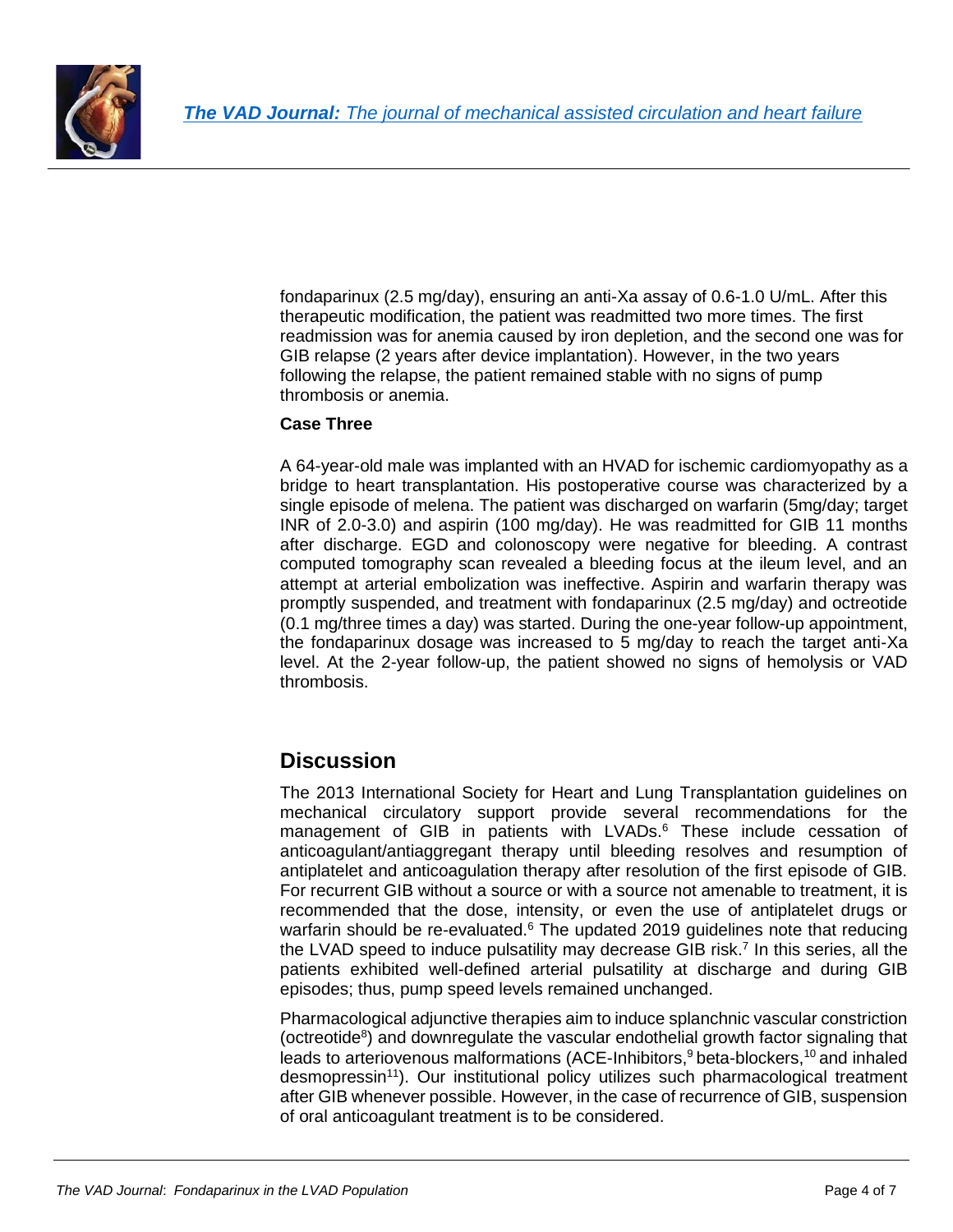

In this case series, two patients were implanted with the Jarvik 2000, and one patient received an HVAD. It has been reported that the axial flow, compared to the centrifugal flow, is responsible for greater shear stress that results in a reduction of platelet count.<sup>12</sup> Thus, patients with Jarvik 2000s may be less affected by device thrombosis with sub-therapeutic INR levels or after suspension of aspirin when compared to patients with the HVAD that was associated with a hypercoagulable state.<sup>12</sup> Given the limited number of patients, no decisive conclusions can be drawn.

The management of anticoagulation in patients with LVADs and recurrent GIB requires a balance between the thromboembolic and hemorrhagic risks. Different anticoagulation protocols have been proposed, including the use of enoxaparin<sup>13</sup> and dabigatran.<sup>14</sup> However, a randomized controlled trial showed an excess of thromboembolic events in dabigatran-treated patients when compared to antivitamin K-treated patients.<sup>15</sup> Fondaparinux has been used in patients with LVADs with heparin-induced thrombocytopenia;<sup>16</sup> it is rapidly and completely absorbed after subcutaneous administration and is distributed mainly in the blood. Furthermore, fondaparinux's activity can be monitored with an anti-Xa assay. A meta-analysis of seven studies (mainly enrolling patients affected by acute myocardial infarction) compared enoxaparin with fondaparinux and showed similar rates of mortality and major cardiovascular complications.<sup>17</sup> However, at the midterm follow-up, major, minor and total bleeding were significantly lower with fondaparinux when compared to enoxaparin (OR: 0.50, 95% CI: 0.28–0.89; P = 0.02, OR: 0.51, 95% CI: 0.31–0.84;  $P = 0.009$  and OR: 0.48, 95% CI: 0.34–0.69; P = 0.0001, respectively).<sup>17</sup> This finding may explain why fondaparinux proved to be effective in our patients, where the selective action on factor X and the lower impact on other coagulation components may have prevented the recurrence of gastrointestinal hemorrhage.

To our knowledge, these are the first reported cases of long-term follow-up of recurrent GIB managed by withholding oral anticoagulation and administering a single dose of subcutaneous fondaparinux, with a target anti-Xa activity range of 0.6-1.0 U/mL. Only Patient 2 presented with relapses of anemization after initiation of fondaparinux treatment with the first relapse correlated to iron deficiency. None of the patients presented with signs of pump thrombosis.

## **Conclusion**

Based on our experience, the substitution of oral anticoagulation with subcutaneous single-dose fondaparinux could be an alternative treatment in a select group of patients with recurrent GIB, where no clinical foci of bleeding are found and other medical options have failed.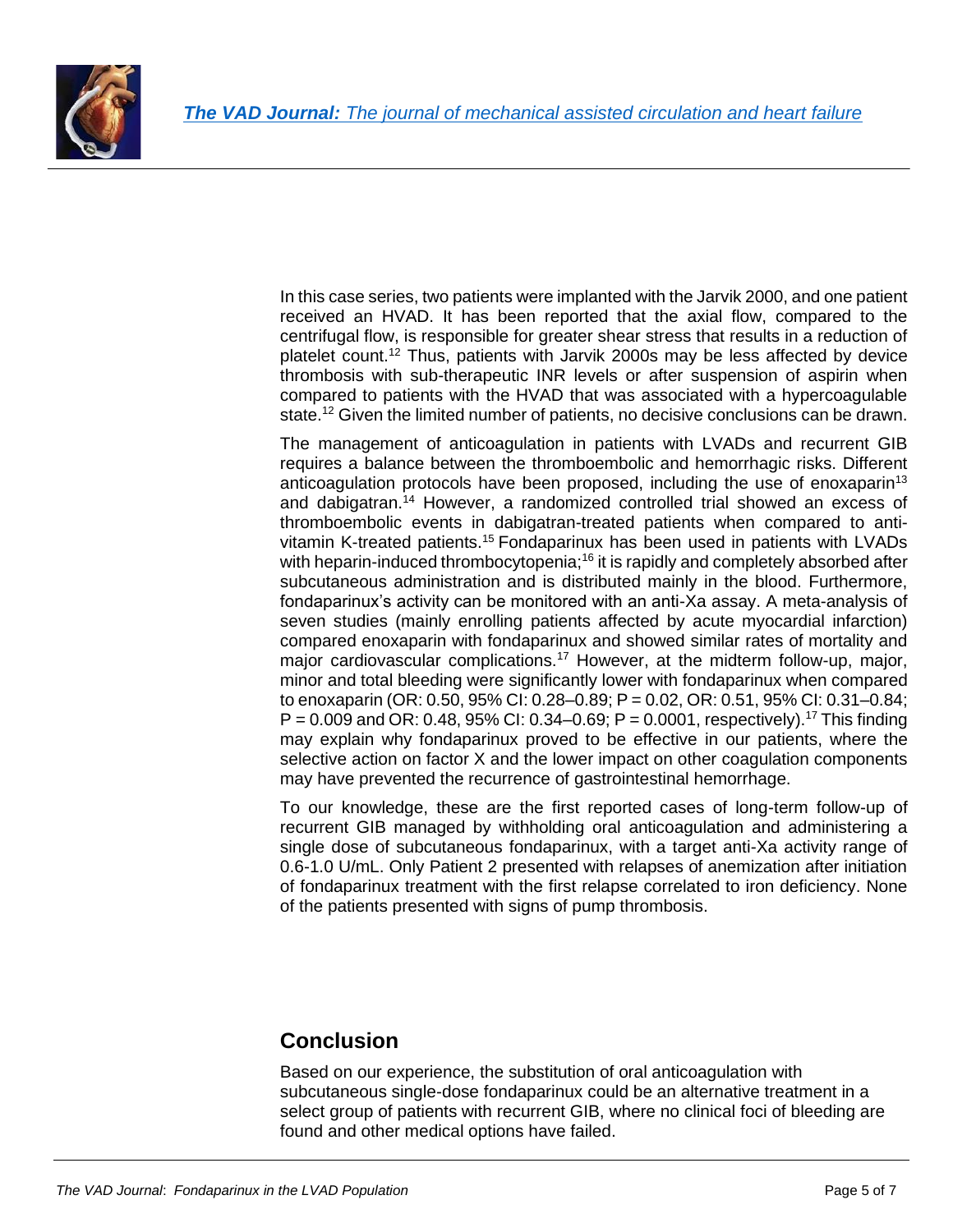

In these high-risk patients, it is mandatory to monitor kidney function and routinely test the efficacy of this innovative approach by evaluating anti-Xa activity levels in order to titrate the drug dose and prevent possible side effects.

### **References**

- 1. Mehra MR, Uriel N, Naka Y, et al. A Fully Magnetically Levitated Left Ventricular Assist Device - Final Report. N Engl J Med. 2019;380(17):1618-27.
- 2. Stulak JM, Lee D, Haft JW, et al. Gastrointestinal Bleeding and Subsequent Risk of Thromboembolic Events during Support with a Left Ventricular Assist Device. J Heart Lung Transplant. 2014;33(1):60-4.
- 3. Guha A, Eshelbrenner CL, Richards DM, Monsour HP. Gastrointestinal Bleeding after Continuous-flow Left Ventricular Device Implantation: Review of Pathophysiology and Management. Methodist DeBakey Cardiovasc J. 2015;11(1):24–7.
- 4. Switaj TL, Christensen SR, Brewer DM. Acute Coronary Syndrome: Current Treatment. Am Fam Physician. 2017;95(4):232-40.
- 5. Bauer KA. Fondaparinux Sodium: A Selective Inhibitor of Factor Xa. Am J Health Syst Pharm. 2001;58(Suppl 2):S14-7.
- 6. Feldman D, Pamboukian SV, Teuteberg JJ, et al. The 2013 International Society for Heart and Lung Transplantation Guidelines for Mechanical Circulatory Support: Executive Summary. J Heart Lung Transplant. 2013;32(2):157-87.
- 7. Potapov EV, Antonides C, Crespo-Leiro MG, et al. 2019 EACTS Expert Consensus on Long-Term Mechanical Circulatory Support. Eur J Cardiothorac Surg. 2019;56:230–70.
- 8. Shah KB, Gunda S, Emani S, et al. Multicenter Evaluation of Octreotide as Secondary Prophylaxis in Patients with Left Ventricular Assist Devices and Gastrointestinal Bleeding. Circ Heart Fail. 2017;10(11):e004500.
- 9. Houston BA, Schneider ALC, Vaishnav J, et al. Angiotensin II Antagonism is Associated with Reduced Risk for Gastrointestinal Bleeding to Due Arteriovenous Malformations in Patients with Left Ventricular Assist Devices. J Heart Lung Transplant. 2017;36(4):380-5.